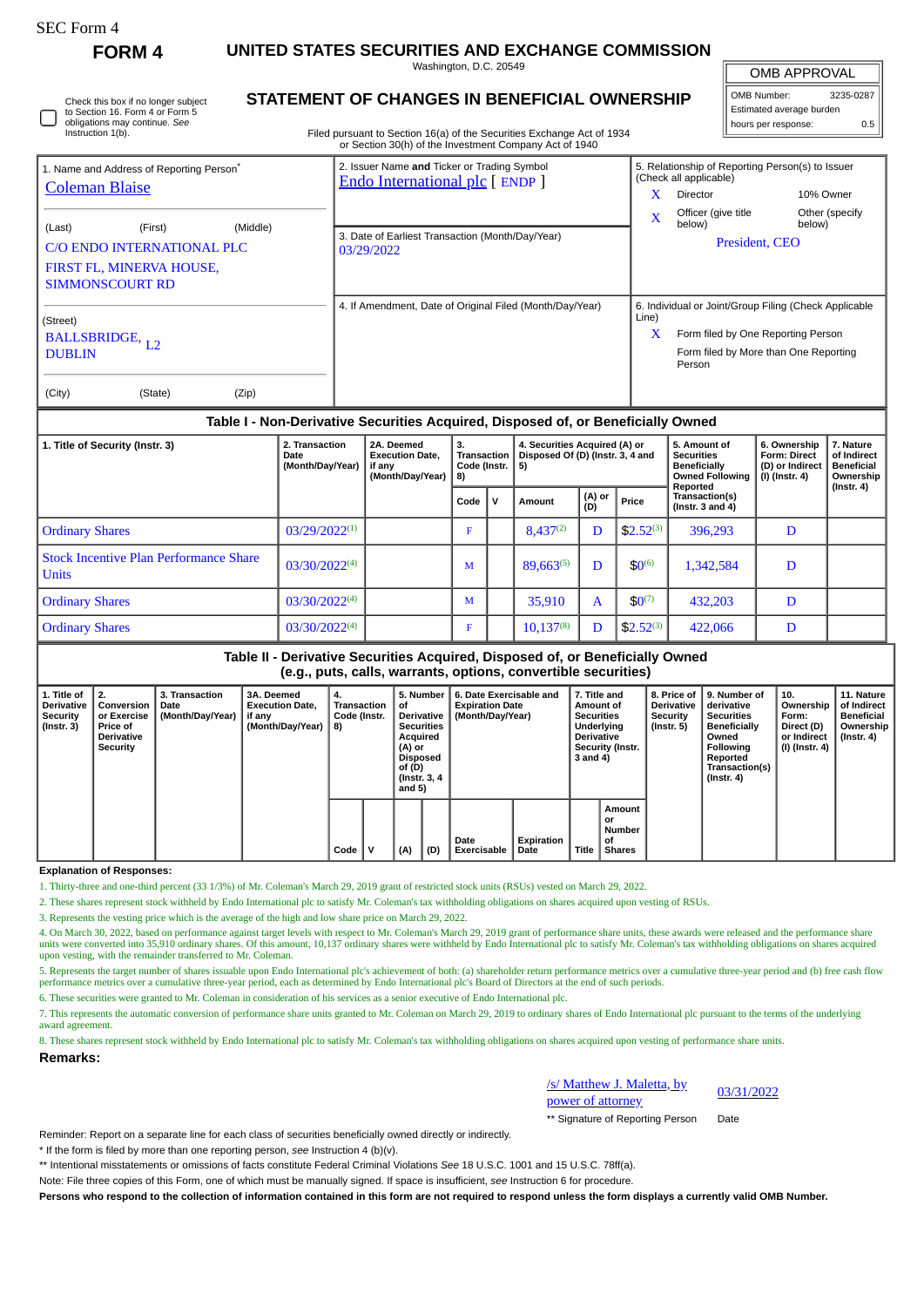### LIMITED POWER OF ATTORNEY FOR SECTION 16 REPORTING OBLIGATIONS

 Know all by these present that the undersigned hereby makes, constitutes and appoints Matthew J. Maletta, Yoon Ah Oh, Carrie A. Nichol, Justin Dailey and Sarah Beck as the undersigned's true and lawful attorneys-in-fact, with full power and authority as hereinafter described on behalf of and in the name, place and stead of each of the undersigned to:

(1) prepare, execute, acknowledge, deliver and file Forms 3, 4, and 5 (including any amendments thereto) with respect to the securities of Endo International plc, an Irish public limited company (the "Company"), with the United States Securities and Exchange Commission, any national securities exchanges and the Company, as considered necessary or advisable under Section 16(a) of the Securities Exchange Act of 1934 and the rules and regulations promulgated thereunder, as amended from time to time (the "Exchange Act");

(2) seek or obtain, as the undersigned's representative and on the undersigned's behalf, information on transactions in the Company's securities from any third party, including brokers, employee benefit plan administrators and trustees, and the undersigned hereby authorizes any such person to release any such information to the undersigned and approves and ratifies any such release of information; and

(3) perform any and all other acts which in the discretion of such attorney-in-fact are necessary or desirable for and on behalf of the undersigned in connection with the foregoing.

The undersigned acknowledges that:

this Power of Attorney authorizes, but does not require, such attorney-in-fact to act in their discretion on information provided to such attorney-in-fact without independent verification of such information;

(2) any documents prepared and/or executed by such attorney-in-fact on behalf of the undersigned pursuant to this Power of Attorney will be in such form and will contain such information and disclosure as such attorney-in-fact, in his or her discretion, deems necessary or desirable;

(3) neither the Company nor such attorney-in-fact assumes (i) any liability for the undersigned's responsibility to comply with the requirement of the Exchange Act, (ii) any liability of the undersigned for any failure to comply with such requirements, or (iii) any obligation or liability of the undersigned for profit disgorgement under Section 16(b) of the Exchange Act; and

(4) this Power of Attorney does not relieve the undersigned from responsibility for compliance with the undersigned's obligations under the Exchange Act, including without limitation the reporting requirements under Section 16 of the Exchange Act.

The undersigned hereby gives and grants the foregoing attorney-in-fact full power and authority to do and perform all and every act and thing whatsoever requisite, necessary or appropriate to be done in and about the foregoing matters as fully to all intents and purposes as the undersigned might or could do if present, hereby ratifying all that such attorney-in-fact of, for and on behalf of the undersigned, shall lawfully do or cause to be done by virtue of this Limited Power of Attorney.

 This Power of Attorney shall remain in full force and effect with respect to each undersigned until revoked by such undersigned in a signed writing delivered to such attorney-in-fact.

 IN WITNESS WHEREOF, the undersigned has caused this Power of Attorney to be executed as of this 10 day of July 2018.

SIGNATURE TITLE

/S/ Blaise A. Coleman EVP and Chief Financial Officer NAME: Blaise A. Coleman

STATE OF PENNSYLVANIA: COUNTY OF CHESTER:

On this 10 day of July 2018, the above-named individual personally appeared before me, and acknowledged that he executed the foregoing instrument for the purposes therein contained.

IN WITNESS WHEREOF, I have hereunto set my hand and official seal.